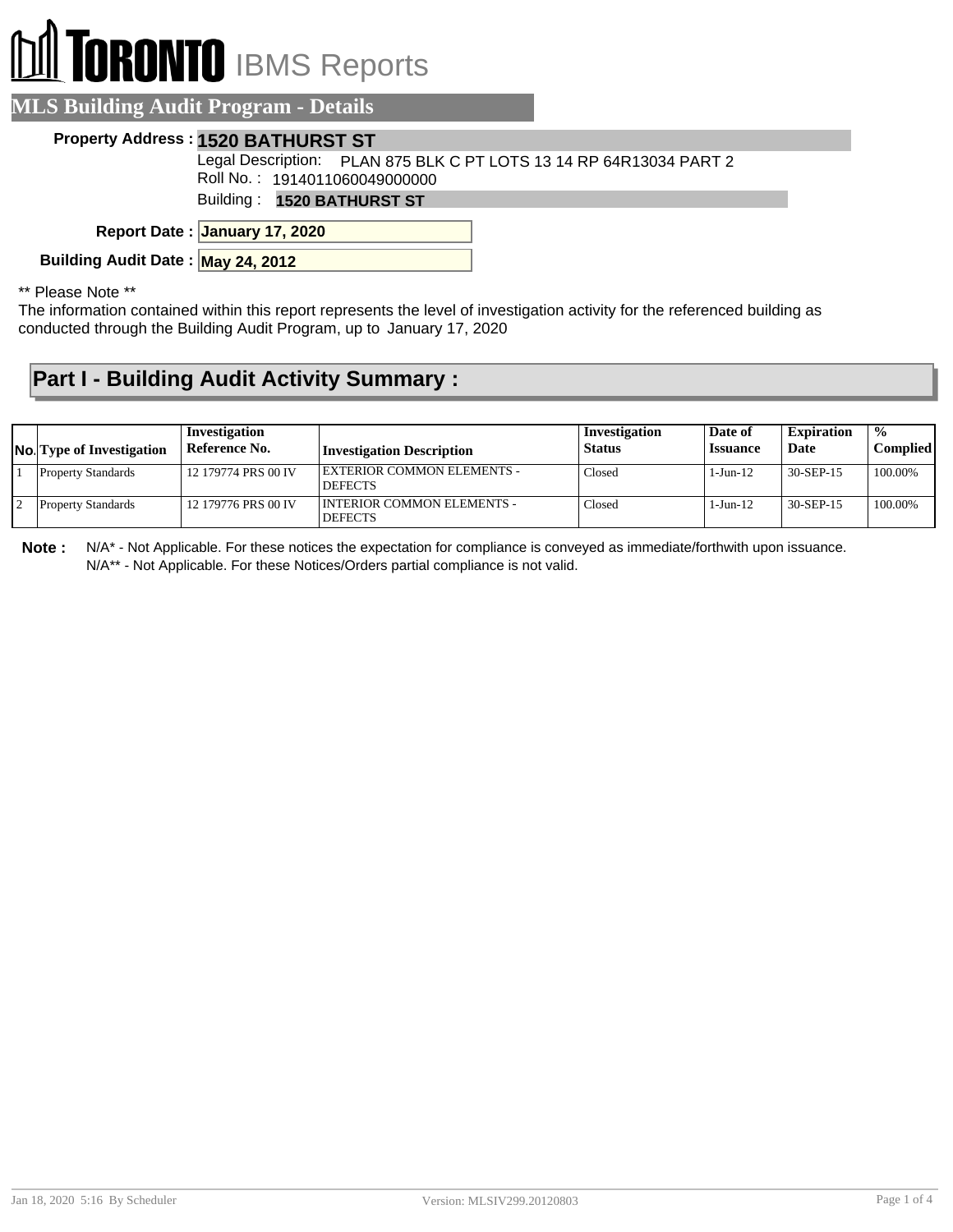## **Part II - Building Audit Details for Property Standards Orders :**

| Type of<br><b>No.</b> Investigation | <b>Investigation</b><br>Reference No.      | <b>Investigation Description</b>                                  | Investigation Date of<br><b>Status</b> | <b>∣Issuance</b> | <b>Expiration</b><br>∣Date | <b>Next Scheduled</b><br><b>Inspection Date</b> |
|-------------------------------------|--------------------------------------------|-------------------------------------------------------------------|----------------------------------------|------------------|----------------------------|-------------------------------------------------|
| Property Standards                  |                                            | 12 179774 PRS 00 IV EXTERIOR COMMON ELEMENTS -<br><b>IDEFECTS</b> | Closed                                 | 1-Jun-12         | 30-SEP-15                  | 4-Apr-16                                        |
|                                     | No. of defects contained within the Order: | 11                                                                |                                        |                  |                            |                                                 |

**0**

**No. of defects contained within the Order :**

**No. of defects that remain outstanding :**

|     | <b>Deficiency Details</b>                                                                                                                                                              |                        |               |  |  |  |  |
|-----|----------------------------------------------------------------------------------------------------------------------------------------------------------------------------------------|------------------------|---------------|--|--|--|--|
| No. | <b>Violation/Defect</b>                                                                                                                                                                | Location               | <b>Status</b> |  |  |  |  |
| 1   | The exterior columns and their components are not being maintained in good repair. (Namely:<br>Decorative columns located at entranceway require repair and/or restoration)            | East Side of Building  | Closed        |  |  |  |  |
| 2   | The exterior surface has not been restored and/or resurfaced where necessary. (Namely:<br>Decorative sill trim located at 3rd and 4th floors paint and finish not free from defect)    | East Side of Building  | Closed        |  |  |  |  |
| 3   | Required guard does not prevent the passage of a sphere having a diameter more than 100<br>millimeters.                                                                                | North Side of Building | Closed        |  |  |  |  |
| 4   | Height of the guard for the exit stairs are less than 1,070 millimeters around landings.                                                                                               | North Side of Building | Closed        |  |  |  |  |
| 5   | The protective finish on the exterior surface is not being maintained in good repair. (namely:<br>Protective finish on fire escape is not free from rust and corrosion)                | North Side of Building | Closed        |  |  |  |  |
| 6   | The guard is designed that a member, attachment or opening located between 140 millimeters<br>and 900 millimeters above the level being protected facilitates climbing.                | North Side of Building | Closed        |  |  |  |  |
| 7   | Guard with a minimum height of 1,070 millimeters has not been provided at a raised floor where<br>the difference in level is more than 600 millimeters.                                | North Side of Building | Closed        |  |  |  |  |
| 8   | Height of the guard for the exit stairs are less than 920 millimeters measured vertically to the top<br>of the guard from a line drawn through the outside edges of the stair nosings. | North Side of Building | Closed        |  |  |  |  |
| 9   | The exterior surface of the building shall be maintained free of graffiti.                                                                                                             | South Side of Building | Closed        |  |  |  |  |
| 10  | Equipment/attachment appurtenant to the building is not being maintained in good repair.<br>(Namely: Cable conduit located on south west corner of building is not free from damage)   | South Side of Building | Closed        |  |  |  |  |
| 11  | Immediate action has not been taken to eliminate an unsafe condition. (Namely: Window well<br>grate not secured and not free from damage)                                              | South Side of Building | Closed        |  |  |  |  |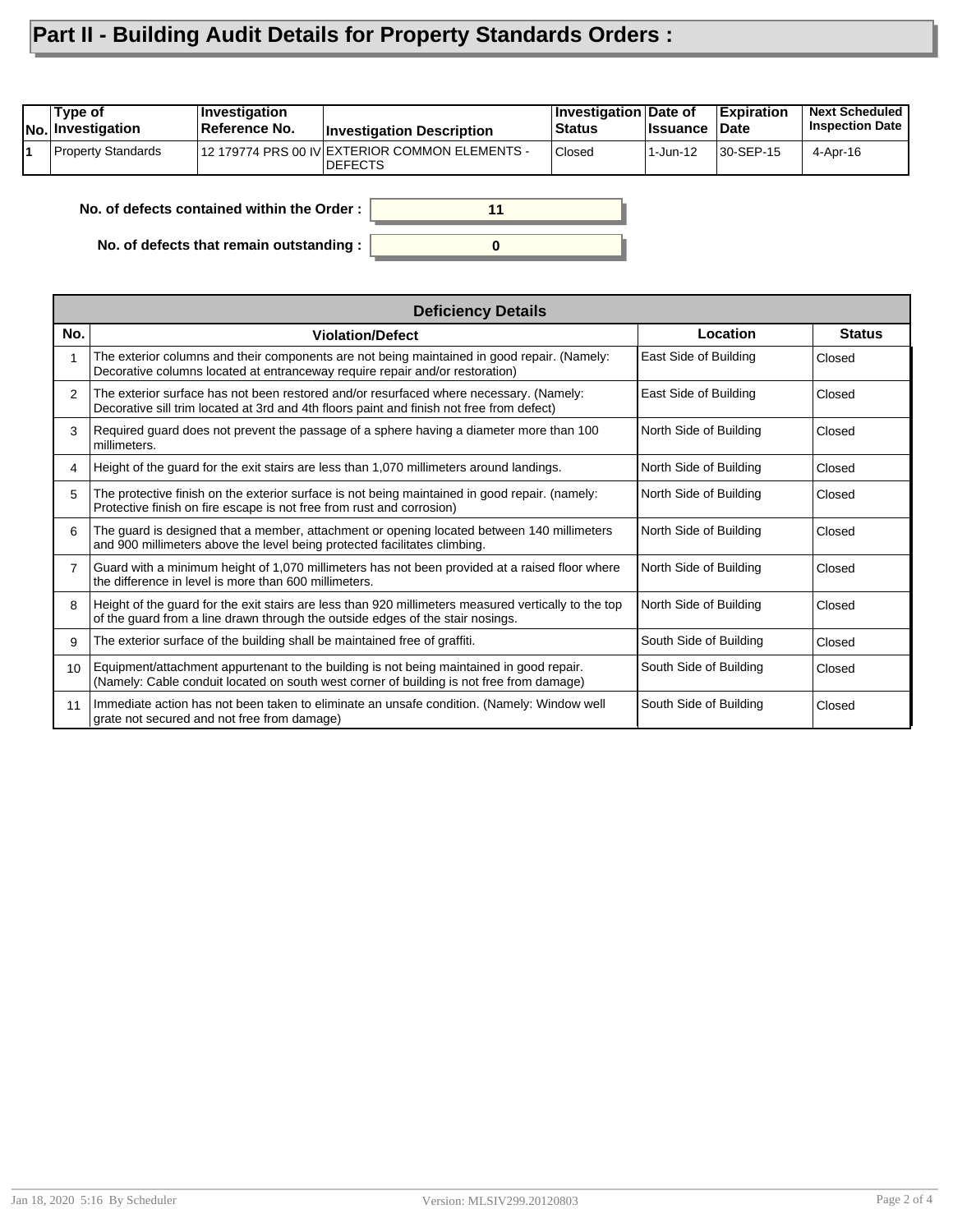| Type of<br>No. Investigation | $ $ Investigation<br><b>Reference No.</b> | <b>Investigation Description</b>                                 | <b>∣Investigation Date of</b><br><b>Status</b> | <b>Ilssuance Date</b> | <b>Expiration</b> | <b>Next Scheduled</b><br><b>Inspection Date</b> |
|------------------------------|-------------------------------------------|------------------------------------------------------------------|------------------------------------------------|-----------------------|-------------------|-------------------------------------------------|
| Property Standards           |                                           | 12 179776 PRS 00 IV INTERIOR COMMON ELEMENTS -<br><b>DEFECTS</b> | <b>Closed</b>                                  | l 1-Jun-12            | $ 30-SEP-15 $     | 28-Dec-15                                       |

| No. of defects contained within the Order:       | 14 |
|--------------------------------------------------|----|
| No. of defects that remain outstanding : $\vert$ |    |

| <b>Deficiency Details</b>                                                                                                                                                              |                                               |               |  |  |  |  |  |
|----------------------------------------------------------------------------------------------------------------------------------------------------------------------------------------|-----------------------------------------------|---------------|--|--|--|--|--|
| <b>Violation/Defect</b>                                                                                                                                                                | Location                                      | <b>Status</b> |  |  |  |  |  |
| Walls not maintained free of holes, cracks, damaged and deteriorated materials. (Namely:<br>damaged corner bead and plaster)                                                           | 3rd Floor                                     | Closed        |  |  |  |  |  |
| Floor covering not kept free from stains. (Namely: carpet stain located near 405)                                                                                                      | 4th Floor                                     | Closed        |  |  |  |  |  |
| The floor surface cover and finish is not maintained. (namely: floor tile finish not free from defect)                                                                                 | <b>Basement</b>                               | Closed        |  |  |  |  |  |
| Ceiling not maintained free of holes, cracks, damaged and deteriorated materials. (namely:<br>Cracked and damaged paint and plaster finish)                                            | <b>Basement</b>                               | Closed        |  |  |  |  |  |
| The property is not maintained clean in accordance with the standards. (Namely: Improper<br>storage and retention of material located in electrical room)                              | <b>Basement</b>                               | Closed        |  |  |  |  |  |
| Lighting in a service room is provided at less than 200 lux.                                                                                                                           | <b>Basement</b>                               | Closed        |  |  |  |  |  |
| Previously finished walls in the public area of the property is not maintained in good repair.<br>(Namely: Paint and plaster finish not free from defect)                              | <b>Basement</b>                               | Closed        |  |  |  |  |  |
| Condition of floor does not permit easy cleaning. (Namely: condition of floor tiles)                                                                                                   | <b>Basement</b>                               | Closed        |  |  |  |  |  |
| Exterior door not maintained in good repair. (Namely: Fire exit doors, finish not free from defect,<br>doors fail to fit into frame)                                                   | Fire Escape                                   | Closed        |  |  |  |  |  |
| Exterior door has deteriorated/ineffective weather-proofing. (Namely: Weather seal no longer<br>effective)                                                                             | Fire Escape                                   | Closed        |  |  |  |  |  |
| Exterior door has defective hardware. (namely: Fire doors not self closing or self latching)                                                                                           | Fire Escape                                   | Closed        |  |  |  |  |  |
| Height of the guard for the exit stairs are less than 1,070 millimeters around landings.                                                                                               | Stairway                                      | Closed        |  |  |  |  |  |
| Height of the guard for the exit stairs are less than 920 millimeters measured vertically to the top<br>of the quard from a line drawn through the outside edges of the stair nosings. | Stairway                                      | Closed        |  |  |  |  |  |
| Previously finished surface in the public area of the property is not maintained in good repair.<br>(Namely: Plaster finish on 4th fl stair guard not free from damage)                | Stairway - 3rd Floor to 4th<br>Floor - Centre | Closed        |  |  |  |  |  |
|                                                                                                                                                                                        |                                               |               |  |  |  |  |  |